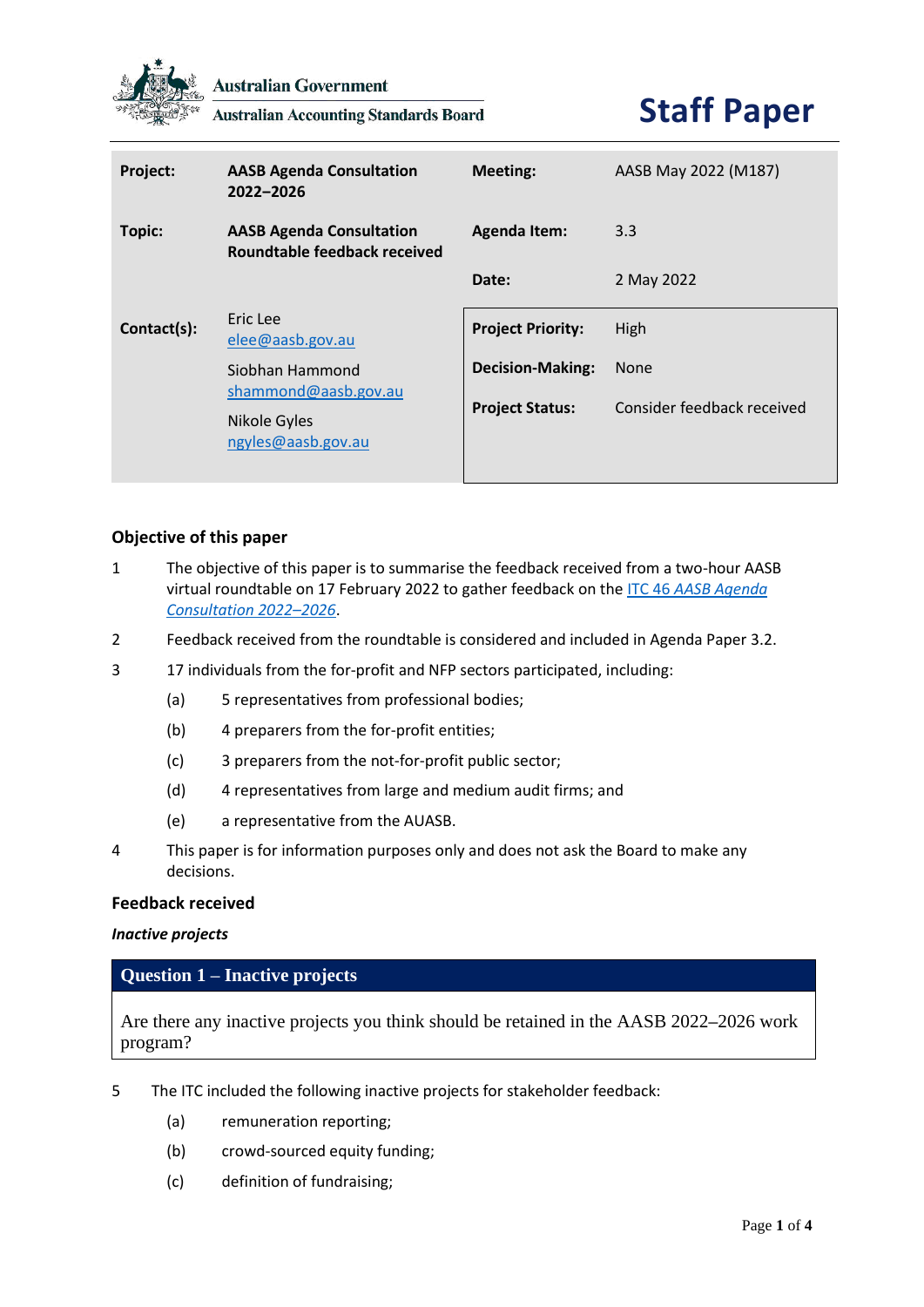- (d) long term discount rates; and
- (e) co-operatives and mutual entities.

#### Remuneration Reporting

- 6 One participant commented that the Board should monitor remuneration reporting and investigate whether the concerns about the complexities of remuneration reporting have been resolved. The participant also commented that, relative to other parts of the financial report, preparing remuneration reporting is onerous and requires excessive effort. The participant also acknowledged that this project requires the AASB to work with the Treasury.
- 7 Another preparer participant agreed with the comment that remuneration reporting is often overloaded with information and suggested the Board identify whether any information could be relocated or streamlined.
- 8 However, another participant commented that bringing this matter to the AASB could mean complicating things further. It should be dealt with in the Corporations Act.

#### Definition of fundraising

- 9 One participant was of the view that the accounting profession should not get involved in the definition of fundraising and noted that the ACNC has provided guidance on this matter.
- 10 Another participant noted that the Treasury recently decided to review the national fundraising framework and suggested the Board monitor the progress of Treasury work.

#### Long term discount rate

- 11 One participant from the public sector was of the view that the Board should not retain this project in the work program. The participant commented that, regardless of the discount rate used, the public sector would encounter the same problem with the impact of discount rates. The participant commented that the only real concern is in a situation when there is a negative interest rate in Australia.
- 12 There was no other feedback provided for crowd-sourced equity funding and co-operatives and mutual entities.

# *Potential projects*

# **Question 2 – Potential projects**

- (a) Do you agree that the AASB should add any of the proposed external reporting projects to the work program? Include any feedback as to the scope of the proposed external reporting projects.
- (b) Are there any other projects you think the AASB should include as part of its work program for 2022–2026? Specify the scope of these projects and take into consideration the AASB's capacity for additional projects.
- (c) What priority would you give to each of the potential projects high, medium or low?
- 13 The ITC included the following potential standard-setting projects for stakeholder feedback:
	- (a) sustainability reporting;
	- (b) service performance reporting; and
	- (c) digital financial reporting.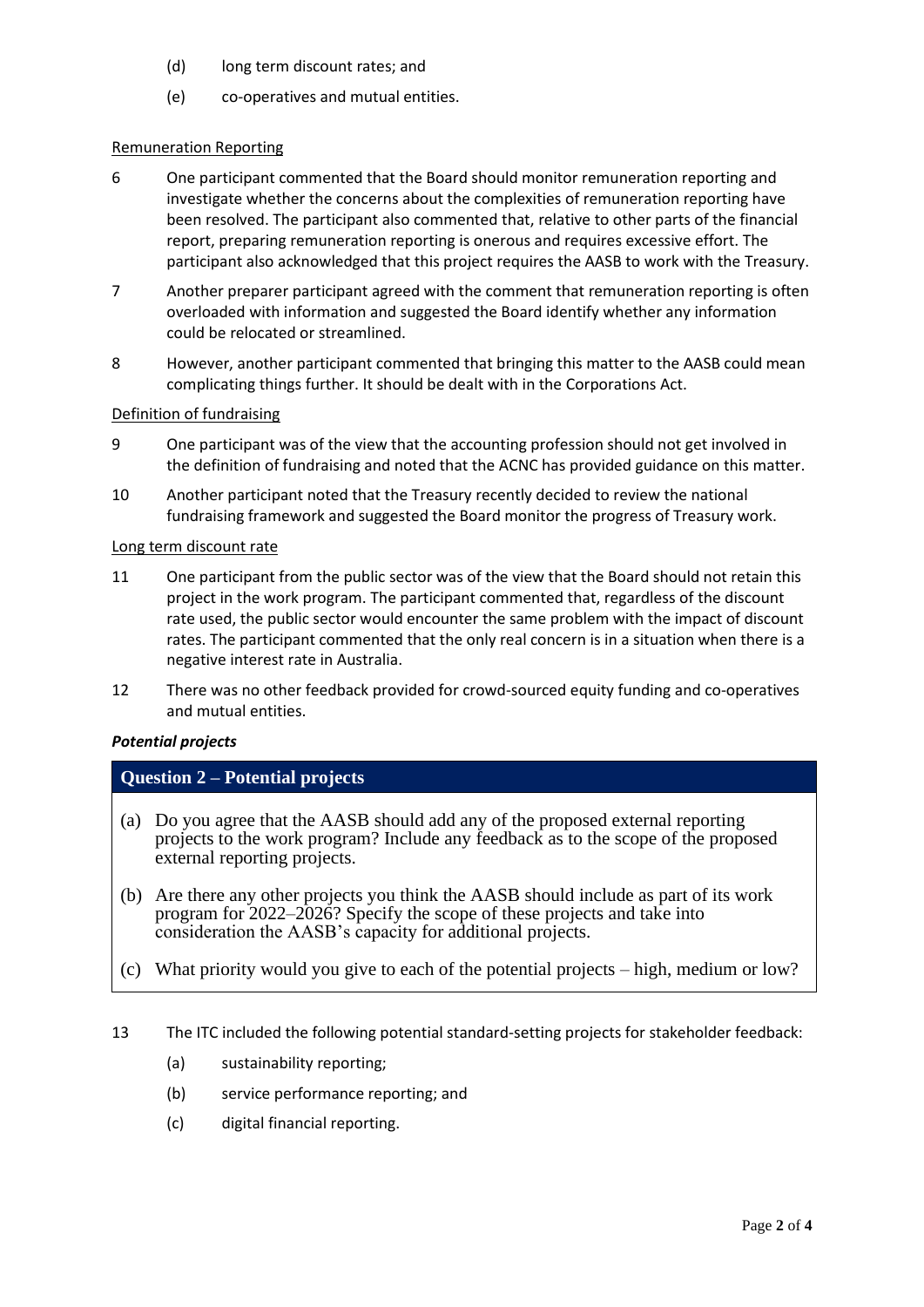#### Sustainability Reporting

- 14 Feedback received for sustainability reporting was discussed by the Board at the February 2022 meeting<sup>1</sup>. For completeness, staff have also included a brief summary of the feedback received below.
- 15 Almost all participants were of the view that the AASB is best placed to develop requirements for sustainability reporting. Some expressed concerns about the lack of sufficient AASB resources. Many participants commented that international alignment is important to them.
- 16 Following is a summary of comments provided by participants:
	- (a) A separate board or department of sustainability reporting specialists should be created. The participant was concerned that accounting standards and sustainability standards require different skills and knowledge.
	- (b) Having access to resources and relevant skills for the Sustainability Reporting project (including in other areas of sustainability such as human rights and value-driven intangibles) is important.
	- (c) The Board should strongly encourage entities to take up the TCFD Recommendations as the recommendations are commonly used around the globe.
	- (d) The Board should consider the benefit of integrated reporting while developing a sustainability reporting framework.
	- (e) The Board has the right framework and infrastructure to be taking on the Sustainability Reporting project, even if it is just for the initial stage of considering sustainability reporting in Australia. With other jurisdictions already making progress towards mandatory sustainability reporting frameworks, the Sustainability Reporting project should not be delayed.
	- (f) It would be helpful to be educated on how the Global Reporting Initiative (GRI) and TCFD Recommendations differ from (or are similar to) the approach of the International Sustainability Standards Board (ISSB).
	- (g) The Board should further research international investor and user needs.
	- (h) There are uncertainties with the interaction between the proposed work of the ISSB and IFRS Accounting Standards.
	- (i) International investors who use IFRS-compliant general purpose financial statements may prefer that entities also comply with IFRS Sustainability Disclosure Standards.
	- (j) If sustainability reporting standards are required to be applied to listed entities or publicly accountable entities in other jurisdictions, the same standards should also be applied to Tier-1 entities in Australia.

# Service Performance Reporting

17 A participant commented that the public sector seems to have some sort of framework in almost every jurisdiction, and each jurisdiction has its requirements. In some cases, the service performance reporting of public sector entities focuses on activities and outputs but not on outcomes. The participant is of the view that the Board should start the project focusing on the public sector before developing guidance for the NFP private sector.

<sup>1</sup> See February 2022 (M185) Agenda Papers 3.4 *Feedback summary—ITC 46* [AASB Agenda Consultation 2022-](https://www.aasb.gov.au/media/ylwp41rf/3-4_sr_feedbacksummary_itc46_m185_pp.pdf) [2026](https://www.aasb.gov.au/media/ylwp41rf/3-4_sr_feedbacksummary_itc46_m185_pp.pdf) and 3.5 *Feedback summary—ITC 48* [Extended External Reporting.](https://www.aasb.gov.au/media/kjybqlid/3-5-0_sr_feedbacksummary_itc48_m185_pp.pdf)